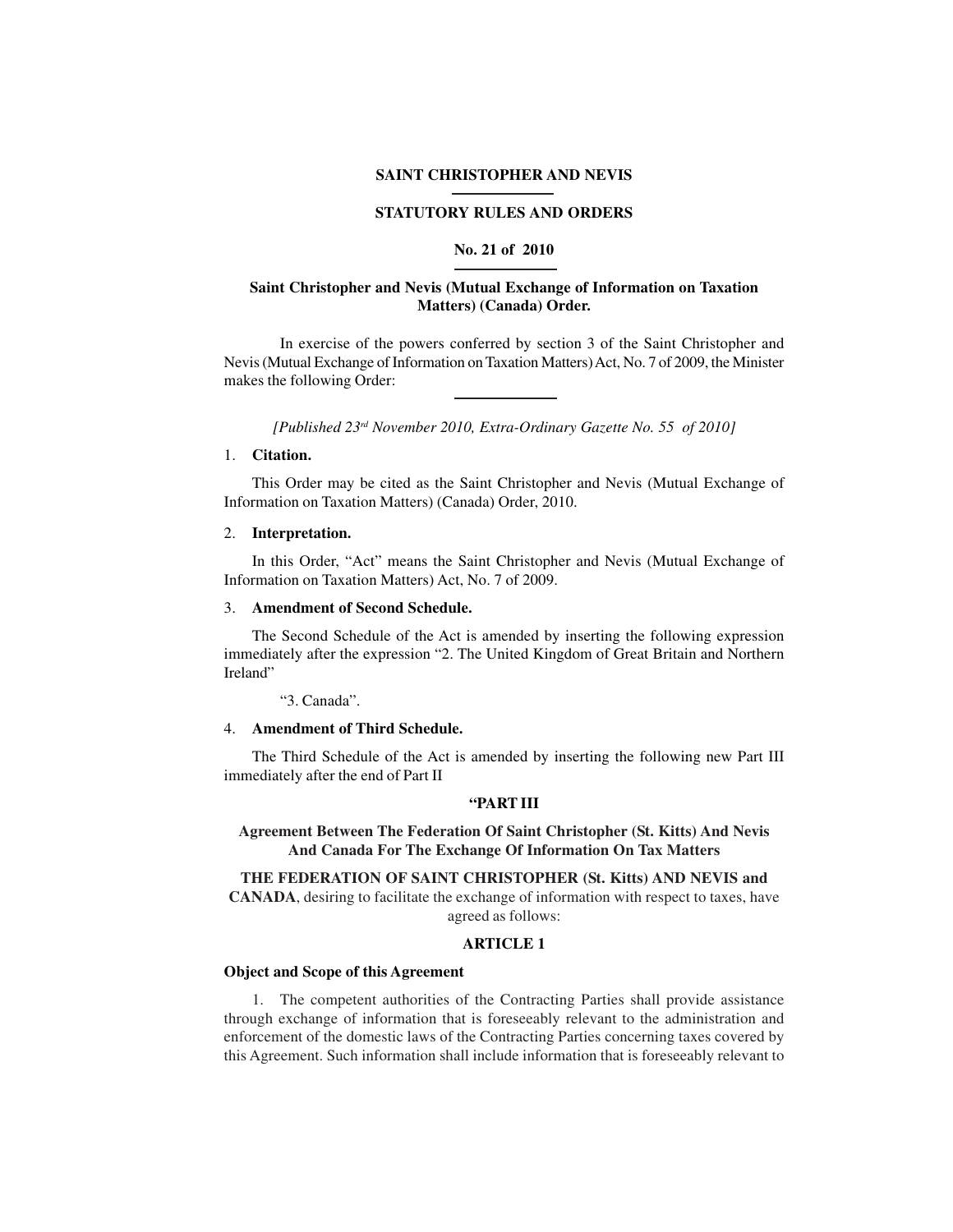the determination, assessment and collection of such taxes, the recovery and enforcement of tax claims, or the investigation or prosecution of tax matters. Information shall be exchanged in accordance with the provisions of this Agreement and shall be treated as confidential in the manner provided in Article 8.

2. The rights and safeguards secured to persons by the laws or administrative practice of the requested Party remain applicable to the extent that they do not unduly prevent or delay effective exchange of information.

# **ARTICLE 2 Jurisdiction**

A requested Party is not obligated to provide information which is neither held by its authorities nor in the possession or control of persons who are within its territorial jurisdiction.

# **ARTICLE 3 Taxes Covered**

The taxes which are the subject of this Agreement are, in the case of the Federation of Saint Christopher (St. Kitts) and Nevis, all taxes imposed or administered by the Federation of Saint Christopher (St. Kitts) and Nevis, including any taxes imposed or administered after the date of signature of this Agreement and in the case of Canada, all taxes imposed or administered by the Government of Canada.

### **ARTICLE 4 Definitions**

- 1. For the purposes of this Agreement, unless otherwise defined:
	- (a) the term "Contracting Party" means Canada or the Federation of Saint Christopher (St. Kitts) and Nevis as the context requires;
	- (b) the term "competent authority" means:
		- (i) in the case of Canada, the Minister of National Revenue or the Minister's authorised representative;
		- (ii) in the case of Saint Christopher (St. Kitts) and Nevis, the Financial Secretary or the Financial Secretary's authorised representative;
	- (c) the term "person" includes an individual, a company, a trust, a partnership and any other body of persons;
	- (d) the term "company" means any body corporate or any entity that is treated as a body corporate for tax purposes;
	- (e) the term "publicly traded company" means any company whose principal class of shares is listed on a recognised stock exchange provided that its listed shares can be readily purchased and sold by the public. Shares can be purchased or sold "by the public" if the purchase or sale of shares is not implicitly or explicitly restricted to a limited group of investors;
	- (f) the term "principal class of shares" means the class or classes of shares representing a majority of the voting power and value of the company;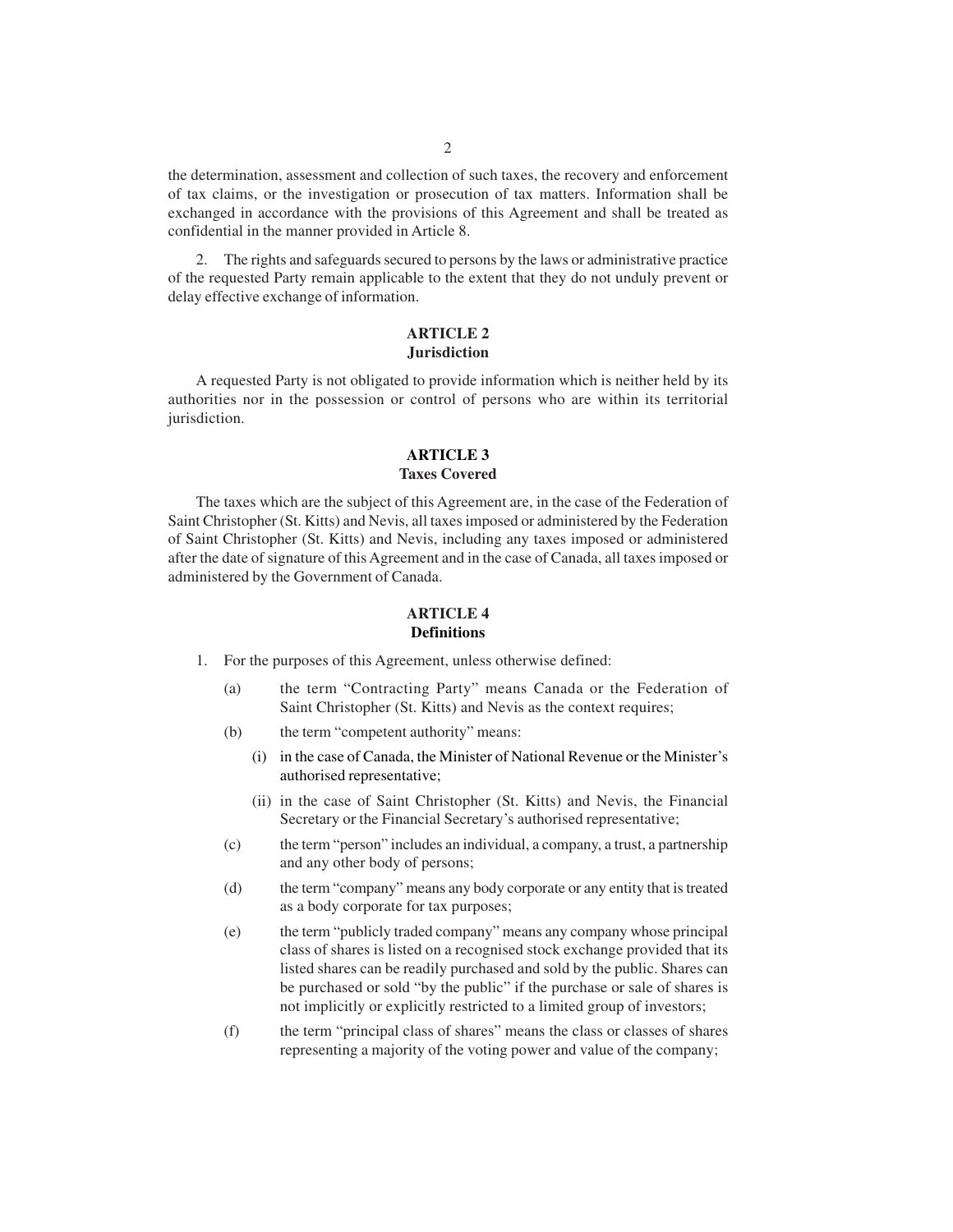- (g) the term "recognised stock exchange" means any stock exchange agreed upon by the competent authorities of the Contracting Parties;
- (h) the term "collective investment fund or scheme" means any pooled investment vehicle, irrespective of legal form. The term "public collective investment fund or scheme" means any collective investment fund or scheme provided the units, shares or other interests in the fund or scheme can be readily purchased and sold, or readily purchased and redeemed, by the public. Units, shares or other interests in the fund or scheme can be readily purchased, sold or redeemed "by the public" if the purchase, sale or redemption is not implicitly or explicitly restricted to a limited group of investors;
- (i) the term "tax" means any tax to which this Agreement applies;
- (j) the term "applicant Party" means the Contracting Party requesting information;
- (k) the term "requested Party" means the Contracting Party requested to provide information;
- (l) the term "information gathering measures" means laws and administrative or judicial procedures that enable a Contracting Party to obtain and provide the requested information; and
- (m) the term "information" means any fact, statement or record in any form whatever.

2. As regards the application of this Agreement at any time by a Contracting Party, any term not defined therein shall, unless the context otherwise requires, have the meaning that it has at that time under the law of that Party, any meaning under the applicable tax laws of that Party prevailing over a meaning given to the term under other laws of that Party.

# **ARTICLE 5 Exchange of Information Upon Request**

1. The competent authority of the requested Party shall provide upon request information for the purposes referred to in Article 1. Such information shall be exchanged without regard to whether the conduct being investigated would constitute a crime under the laws of the requested Party if such conduct occurred in the territory of the requested Party.

2. If the information in the possession of the competent authority of the requested Party is not sufficient to enable it to comply with the request for information, that Party shall use all relevant information gathering measures to provide the applicant Party with the information requested, notwithstanding that the requested Party may not need such information for its own tax purposes.

3. If specifically requested by the competent authority of the applicant Party, the competent authority of the requested Party shall provide information under this Article, to the extent allowable under its domestic laws, in the form of depositions of witnesses and authenticated copies of original records.

4. Each Contracting Party shall ensure that its competent authority for the purposes specified in Article 1 of this Agreement, has the authority to obtain and provide upon request: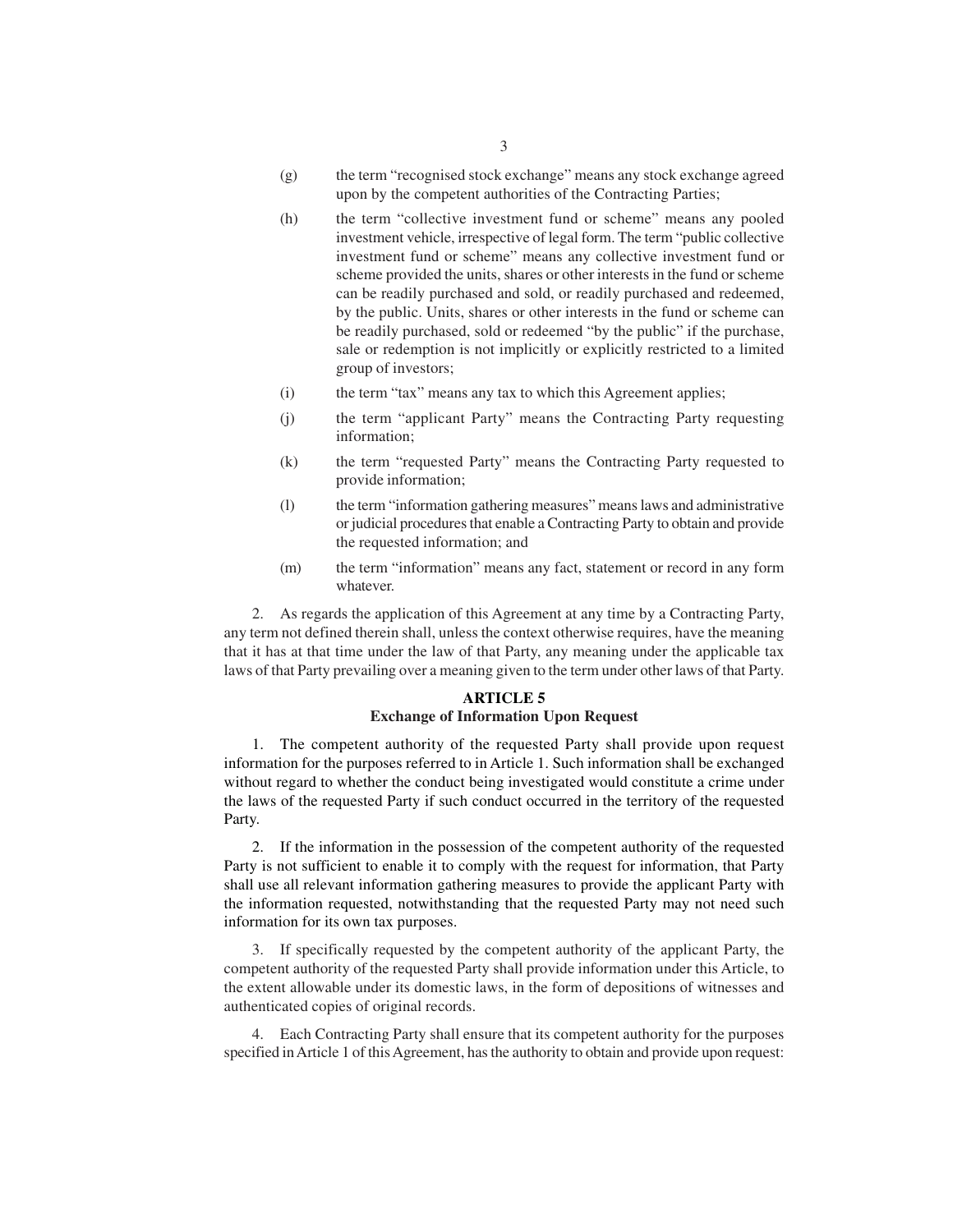- (a) information held by banks, other financial institutions, and any person acting in an agency or fiduciary capacity including nominees and trustees;
- (b) information regarding the ownership of companies, partnerships, trusts, foundations, "Anstalten" and other persons, including, within the constraints of Article 2, ownership information on all such persons in an ownership chain; in the case of trusts, information on settlors, trustees and beneficiaries; and in the case of foundations, information on founders, members of the foundation council and beneficiaries. This Agreement does not create an obligation on the Contracting Parties to obtain or provide ownership information with respect to publicly traded companies or public collective investment funds or schemes unless such information can be obtained without giving rise to disproportionate difficulties.

5. The competent authority of the applicant Party shall provide the following information to the competent authority of the requested Party when making a request for information under this Agreement to demonstrate the foreseeable relevance of the information to the request:

- (a) the identity of the person under examination or investigation;
- (b) a statement of the information sought including its nature and the form in which the applicant Party wishes to receive the information from the requested Party;
- (c) the tax purpose for which the information is sought including a statement of the federal law of the contracting party imposing the tax to which the request relates;
- (d) the taxable period or periods in respect of which the information is sought;
- (e) the reason for believing that the information requested is foreseeably relevant to the administration or enforcement of the domestic laws of the applicant party with respect to the person identified in subparagraph (a) of this paragraph;
- (f) grounds for believing that the information requested is held in the territory of the requested Party or is in the possession or control of a person within the jurisdiction of the requested Party;
- (g) to the extent known, the name and address of any person believed to be in possession of the requested information;
- (h) a statement that the request is in conformity with the law and administrative practices of the applicant Party, that if the requested information was within the jurisdiction of the applicant Party then the competent authority of the applicant Party would be able to obtain the information under the laws of the applicant Party or in the normal course of administrative practice and that it is in conformity with this Agreement; and
- (i) a statement that the applicant Party has pursued all means available in its own territory to obtain the information, except those that would give rise to disproportionate difficulties.

6. The competent authority of the requested Party shall immediately confirm receipt of a request in writing to the competent authority of the applicant Party and shall: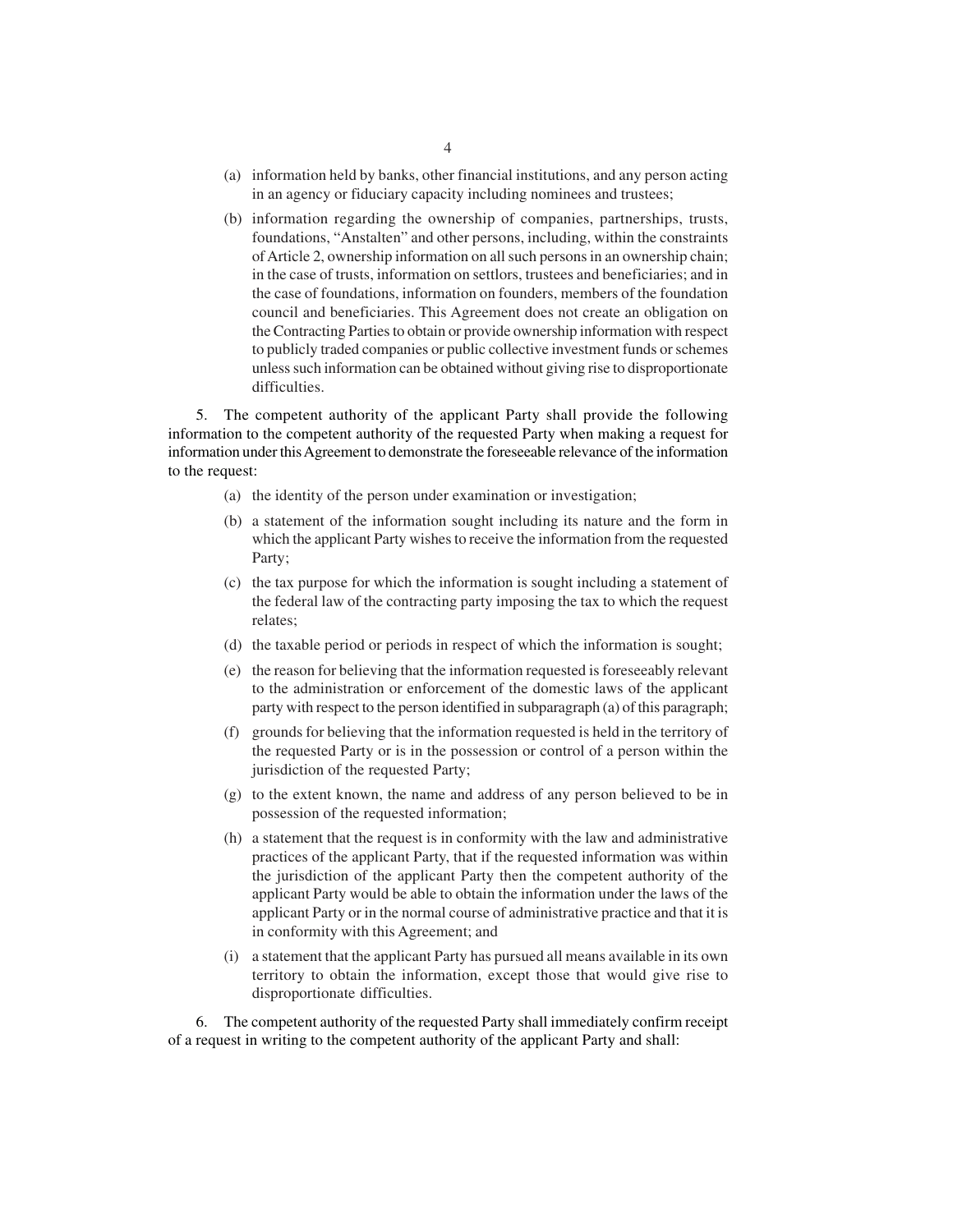- (a) notify the competent authority of the applicant Party, within 60 days of receiving the request, of any deficiencies in the request;
- (b) notify the competent authority of the applicant Party, within 90 days of receiving the request, of the intention to refuse the request or of any obstacle preventing the requested Party from fulfilling the request;
- (c) inform the competent authority of the applicant Party of the grounds for the refusal of the request or the nature of the obstacles to processing the request;
- (d) provide the requested information within 90 days of receiving the request or, in the event that there is an obstacle to fulfilling the request, advise the competent authority of the applicant Party of the estimated additional time required to fulfill the request.

## **ARTICLE 6 Tax Examinations Abroad**

1. A Contracting Party may allow representatives of the competent authority of the other Contracting Party to enter the territory of the first-mentioned Party to interview individuals and examine records with the written consent of the persons concerned. The competent authority of the second-mentioned Party shall notify the competent authority of the first-mentioned Party of the time and place of the meeting with the individuals concerned.

2. At the request of the competent authority of one Contracting Party, the competent authority of the other Contracting Party may allow representatives of the competent authority of the first-mentioned Party to be present at the appropriate part of a tax examination in the territory of the second-mentioned Party.

3. If the request referred to in paragraph 2 is acceded to, the competent authority of the Contracting Party conducting the examination shall, as soon as possible, notify the competent authority of the other Party about the time and place of the examination, the authority or official designated to carry out the examination and the procedures and conditions required by the first-mentioned Party for the conduct of the examination. All decisions with respect to the conduct of the tax examination shall be made by the Party conducting the examination.

### **ARTICLE 7 Possibility of Declining a Request**

1. The requested Party shall not be required to obtain or provide information that the applicant Party would not be able to obtain under its own laws for purposes of the administration or enforcement of its own tax laws. The competent authority of the requested Party may decline to assist where the request is not made in conformity with this Agreement.

2. The provisions of this Agreement shall not impose on a Contracting Party the obligation to supply information which would disclose any trade, business, industrial, commercial or professional secret or trade process. Notwithstanding the foregoing, information of the type referred to in Article 5, paragraph 4, shall not be treated as such a secret or trade process merely because it meets the criteria in that paragraph.

3. The provisions of this Agreement shall not impose on a Contracting Party the obligation to obtain or provide information, which would constitute confidential communications between a client and an attorney, solicitor or other admitted legal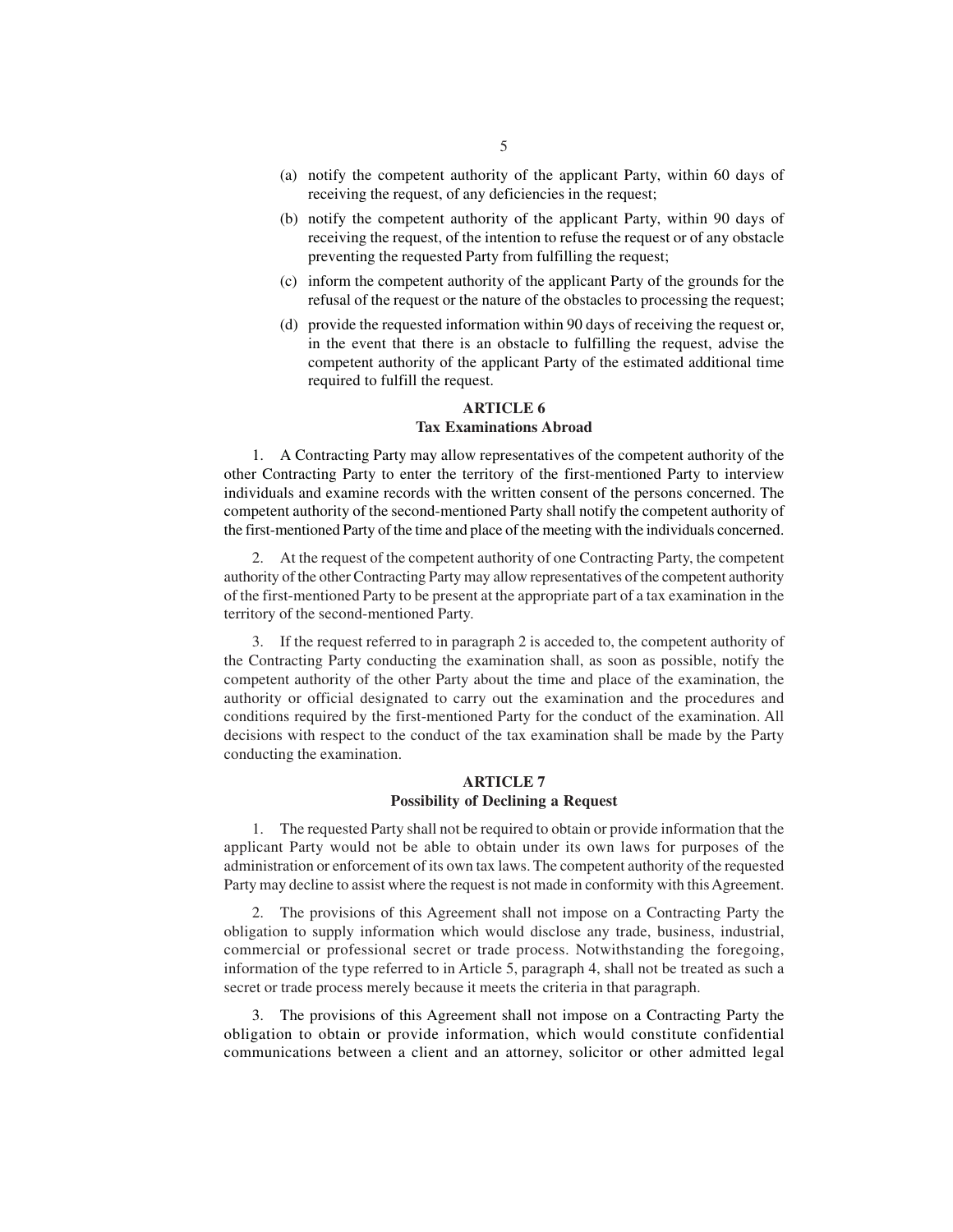representative under the laws of the requested Party, where such communications are produced for the purposes of:

- (a) seeking or providing legal advice, or
- (b) use in existing or contemplated legal proceedings.

4. The requested Party may decline a request for information if the disclosure of the information would be contrary to public policy (*ordre public*).

5. A request for information shall not be refused on the ground that the tax claim giving rise to the request is disputed.

6. The requested Party may decline a request for information if the information is requested by the applicant Party to administer or enforce a provision of the tax law of the applicant Party, or any requirement connected therewith, which discriminates against a national of the requested Party as compared with a national of the applicant Party in the same circumstances.

# **ARTICLE 8 Confidentiality**

Any information received by a Contracting Party under this Agreement shall be treated as confidential and may be disclosed only to persons or authorities (including courts and administrative bodies) in the jurisdiction of the Contracting Party concerned with the assessment or collection of, the enforcement or prosecution in respect of, or the determination of appeals in relation to, taxes in that jurisdiction. Such persons or authorities shall use such information only for such purposes. They may disclose the information in public court proceedings or in judicial decisions. The information may not otherwise be disclosed to any other person or entity or authority or any other jurisdiction without the express written consent of the competent authority of the requested Party.

#### **ARTICLE 9 Costs**

Costs incurred in providing assistance shall be borne in accordance with a Memorandum of Understanding to be determined by the competent authorities of the Contracting Parties.

# **ARTICLE 10**

# **Implementation Legislation**

The Contracting Parties shall enact any legislation necessary to comply with, and give effect to, the terms of this Agreement.

### **ARTICLE 11**

#### **Other International Agreements or Arrangements**

The possibilities of assistance provided by this Agreement do not limit, nor are they limited by, those contained in existing international agreements or other arrangements between the Contracting Parties which relate to co-operation in tax matters.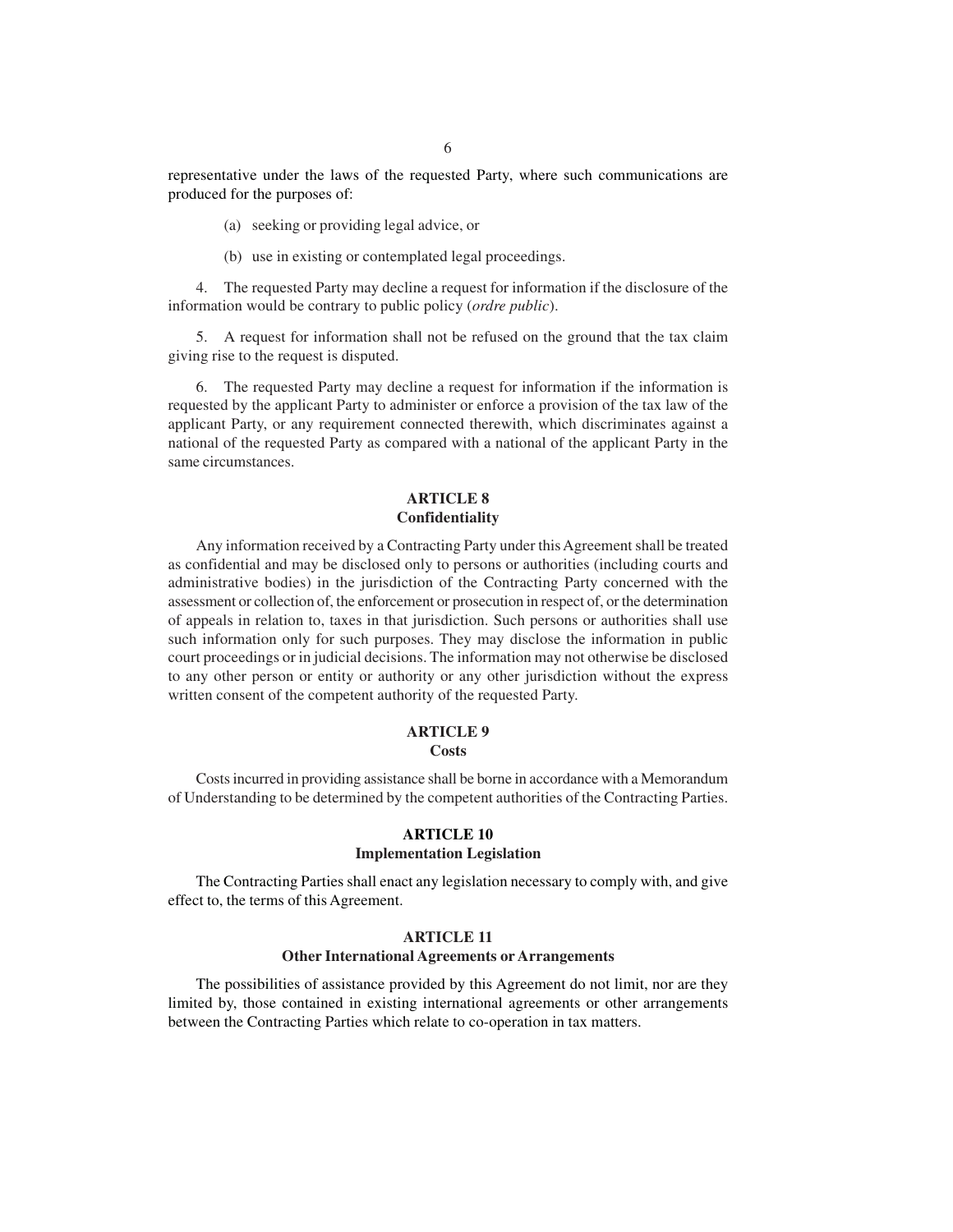# **ARTICLE 12 Mutual Agreement Procedure**

1. Where difficulties or doubts arise between the Contracting Parties regarding the implementation or interpretation of this Agreement, the competent authorities shall endeavour to resolve the matter by mutual agreement.

2. In addition to the agreements referred to in paragraph 1, the competent authorities of the Contracting Parties may mutually agree on the procedures to be used under Articles 5 and 6.

3. The competent authorities of the Contracting Parties may communicate with each other directly for purposes of reaching agreement under this Article.

4. The Contracting Parties may also agree on other forms of dispute resolution.

### **ARTICLE 13 Entry into Force**

1. This Agreement is subject to ratification, acceptance or approval by the Contracting Parties, in accordance with their respective laws. Instruments of ratification, acceptance or approval shall be exchanged as soon as possible.

2. This Agreement shall enter into force on the date of the later notice by which each Contracting Party has notified the other of the completion of its necessary internal procedures for entry into force. Upon entry into force, it shall have effect:

- (a) for tax matters involving intentional conduct which is liable to prosecution under the criminal laws of the requesting party (irrespective of whether contained in the tax laws, the criminal code or other statutes), on that date, and
- (b) for all other matters covered in Article 1, on that date, but only in respect of taxable periods beginning on or after that date, or where there is no taxable period, all charges to tax arising on or after that date.

### **ARTICLE 14 Termination**

1. A Contracting Party may terminate this Agreement by serving a notice of termination either through diplomatic channels or by letter to the competent authority of the other Contracting Party.

2. Such termination shall become effective on the first day of the month following the expiration of a period of six months after the date of the notice of termination.

3. Where a Contracting Party terminates this Agreement, both Contracting parties shall remain bound by the provisions of Article 8 with respect to any Information obtained under this Agreement.

**IN WITNESS WHEREOF**, the undersigned being duly authorised thereto, have signed this Agreement.